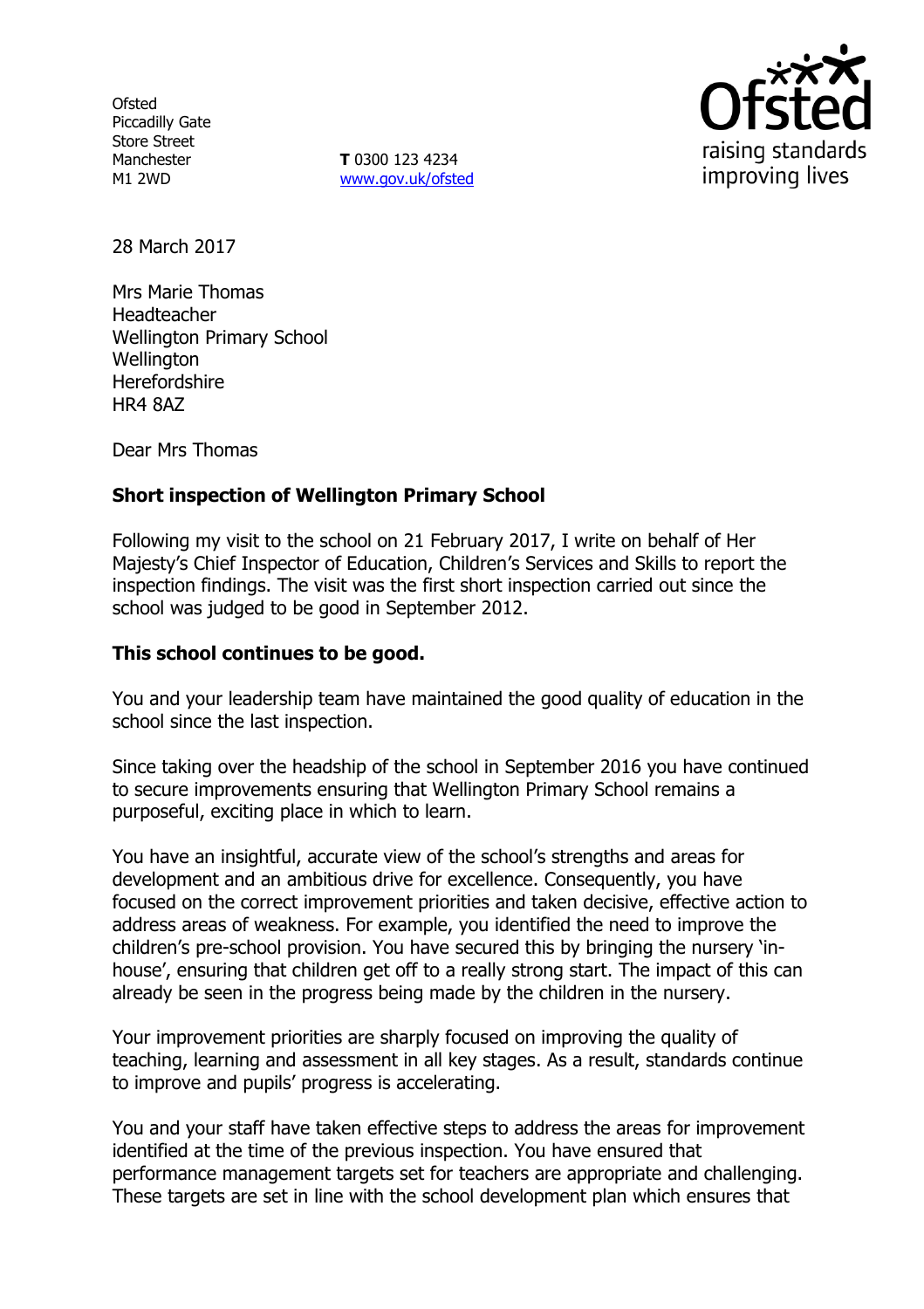

school improvement targets are met. You introduced a new handwriting scheme, which you have implemented from Reception, to improve the presentation of pupils' work. The impact of this can be clearly seen in pupils' written work from Reception through to Year 6.

Wellington Primary School is a small school and the number of pupils in each year group varies significantly. This makes it difficult to identify trends in the amount of progress made by pupils, and the standards they reach. However, the assessment system you have set up enables you to track and monitor the progress and attainment of all pupils individually. You and your teachers use this information very effectively to monitor the impact of teaching and learning across school.

For the last two years, the percentage of pupils meeting the expected standard in the phonics screening check at the end of Year 1 has dipped to below the national figure. You recognised this and have identified reasons why this happened. As a result of the actions you have taken, far more pupils are now expected to meet the expected standard for reading at the end of Year 1.

The curriculum offered by the school is broad and balanced. There are opportunities for pupils to take part in a wide range of activities including forest school, cookery, learning how to look after their finances and a residential visit in Class 4.

The school motto, 'working together to succeed' is evidenced by the strong relationships that exist. Pupils are very respectful of each other and adults. Staff work together as a team and know their children well. Parents value the strong relationships and commitment by all staff to promote the well-being of pupils. Pupils show positive attitudes to their learning and work hard to achieve their best. They are extremely polite and well-mannered and conduct around the school is excellent. They say they are happy, feel safe and enjoy their learning. Pupils say that bullying 'doesn't happen very often', and they are confident that it is quickly and effectively dealt with when it does happen. The peer mediation system works particularly well. It encourages pupils to take responsibility for their own behaviour and to recognise that it is everyone's responsibility to behave well and treat each other with respect. Peer mediators take their role extremely seriously and the system is greatly valued by pupils and staff.

The majority of parents who expressed their views are supportive and appreciative of the school. They particularly value the school's caring ethos and the approachability of teaching staff. However, results from the parent questionnaire show that there are some mixed views, particularly around the quality of communication and how the school responds to concerns.

## **Safeguarding is effective.**

Safeguarding arrangements meet all statutory requirements and the school website contains comprehensive information. The leadership team has ensured that all safeguarding arrangements are fit for purpose and records are detailed and of good quality. Appropriate procedures are followed for the recruitment of staff. The checks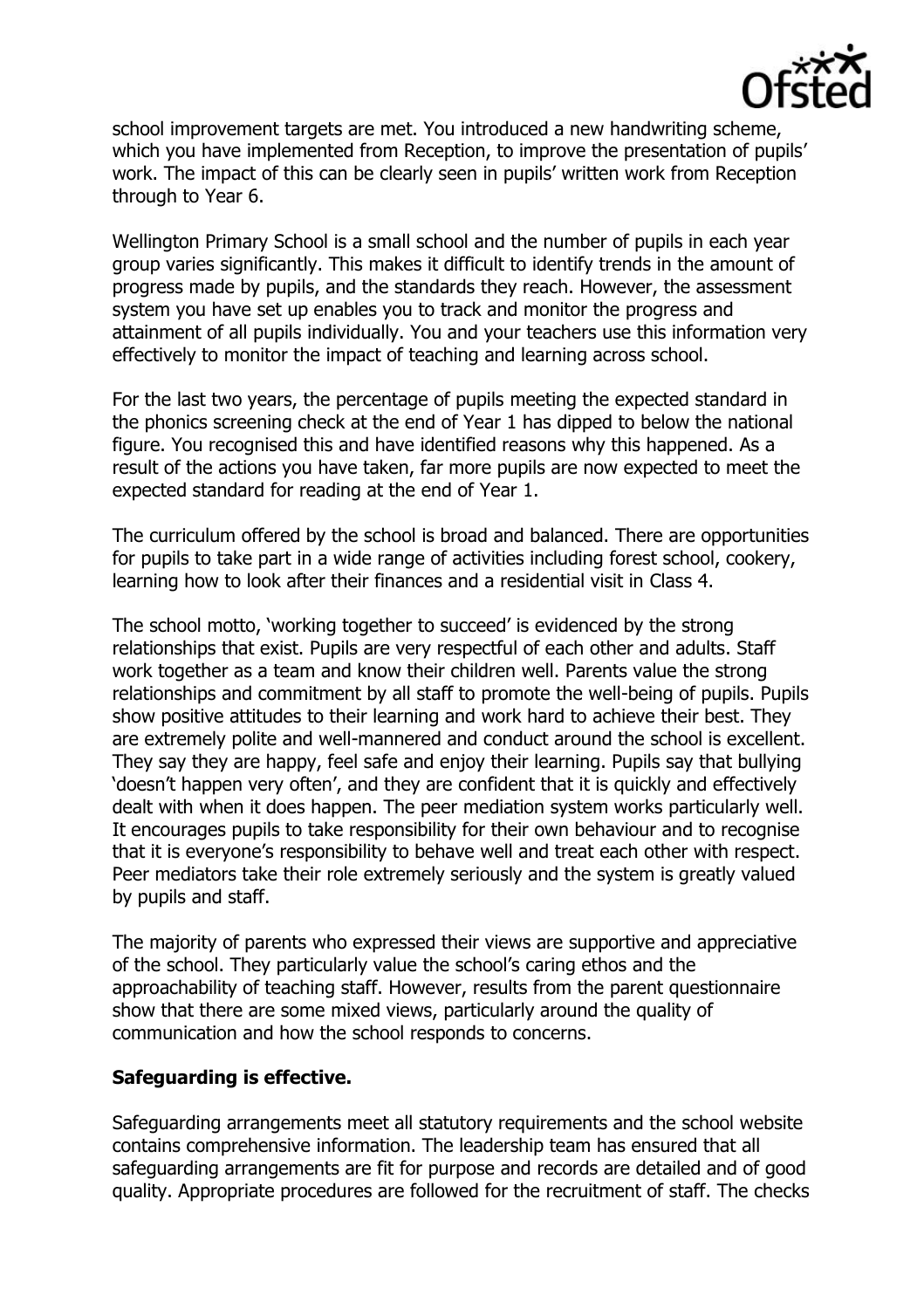

on staff's suitability to work with children are thorough and detailed. You have established a strong safeguarding culture and staff have undertaken appropriate, up-to-date training. Staff are knowledgeable about the school's safeguarding procedures and recognise that they have a collective responsibility to keep pupils safe. Parents who expressed their views overwhelmingly agree that their children are safe in school. The school's system for reporting concerns is used appropriately by staff and this enables you to support vulnerable pupils and their families well. You access support and advice from external agencies quickly. Pupils learn about how to keep themselves safe from a range of potential dangers, for example, carrying out a 'safety sweep' of the forest school area at the beginning of each session. Pupils also learn about road safety, water safety and first aid. The children I spoke to had a very good understanding of how to keep themselves safe online, both in school and at home. The school's computers have appropriate filtering systems in place. A safeguarding audit was scheduled to be carried out shortly after the inspection.

# **Inspection findings**

- You use attendance information well to track and monitor the attendance of individual pupils and groups of pupils. Using this information, you have been able to support some families to improve their child's attendance very successfully. However, there are still a small number of pupils who do not attend regularly enough. In some cases, this is with good reason, but not always. Overall attendance is still currently just below national average so more still needs to be done to support some families.
- $\blacksquare$  The decline in the percentage of pupils meeting the phonics standard at the end of Year 1 has been stemmed. This is as a result of the actions you have taken including further staff training, using an additional adult to support particular pupils and reorganising phonics learning groups to match individual pupils' needs. As a result of these actions the proportion of pupils on track to reach the standard has increased considerably. The children I heard read from Years 2 and 3 were able to use their phonics strategies well to read unfamiliar words.
- Your commitment to improving the learning experiences of every individual pupil is evident. This is resulting in improved and accelerated progress for pupils across the school. You have developed a coherent system of assessment which is used well to track and monitor individual pupils' progress and the progress of groups. This helps you to quickly identify children who may be falling behind and to put interventions in place.
- Historically children entered Reception with skills and abilities well below those expected for their age. Children in Reception make strong progress from their individual starting points. The proportion of pupils achieving a good level of development is greater than the national average. They are ready and well prepared for the challenges of Year 1.
- In 2016, disadvantaged pupils in key stage 2 did not perform as well as other pupils in the school. You have analysed the reasons for this and were able to articulate these clearly. The school's assessment information for pupils currently in school shows that the vast majority of pupils are making at least good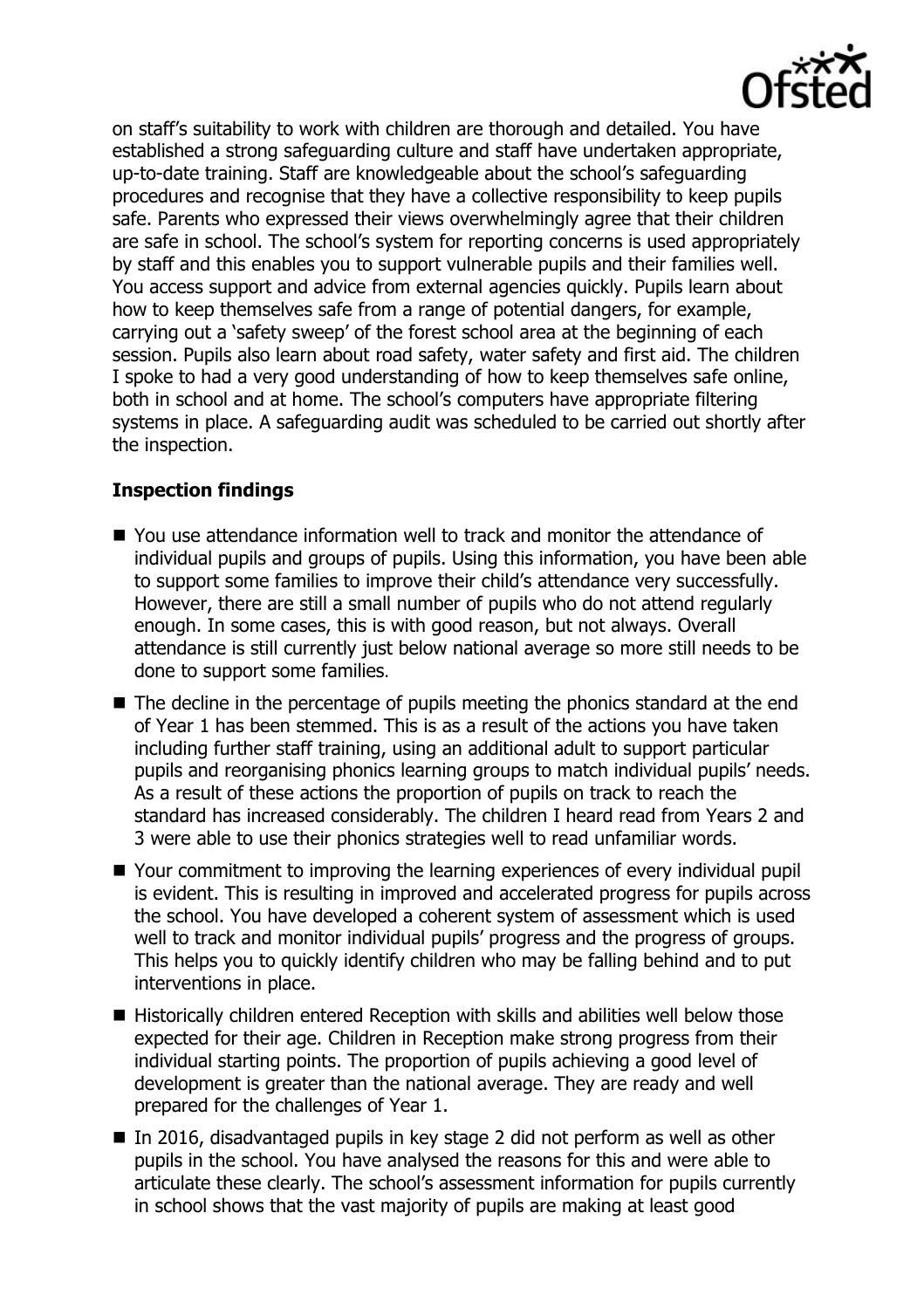

progress towards achieving their required outcomes in reading, writing and mathematics. A number of pupils are making better than good progress. Disadvantaged pupils are now making better progress and are keeping up with their peers. Almost all disadvantaged pupils are making at least good progress.

- You have an accurate knowledge of the quality of teaching, learning and assessment across the school. You have high expectations of teachers and have effectively improved the quality of provision. You acknowledge some inconsistencies in the quality of teaching across school and have plans in place to remedy this.
- The school provides a broad and balanced curriculum. Work in the pupils' topic books covers a variety of topics. Pupils take part in a wide range of events to celebrate 'Britishness', for example harvest festival, British food fortnight and celebrating saints' days. Pupils also take part in a range of activities that help them to learn about other cultures and religions, for example religious celebrations, Chinese new year, Black history month and World Religion Day. Leaders are now exploring further ways of ensuring that the curriculum helps pupils to gain a stronger understanding of British values.
- You and the governors have taken steps to gather parental views and have recently set up a parents' forum to strengthen engagement with parents and to involve them in decision-making. In addition, you have put in place numerous strategies to encourage parents to engage with school, for example newsletters, and use of social media.
- The majority of parents who expressed their views are supportive and appreciative of the school. They particularly value the school's caring ethos and the approachability of you and your teaching staff. Many parents were confident that any issues they had were quickly dealt with. You have carried out parent surveys and these show 100% satisfaction with the school. However, in the responses to Parent View, a small proportion of parents express some dissatisfaction with aspects of communication. For example, a few parents think they do not get enough information about how well their children are doing at school. Others do not feel that the school responds to concerns. During this inspection, I shared these concerns with you. In response, leaders are looking into ways to improve the flow of information further and to understand why some parents have these views.
- You have supported the governors well, enabling them to develop the skills necessary to challenge you and hold you to account. The governors now need to undertake further training to help them understand what information is available to them and what this information is telling them about their school. This will enable governors to be confident in their ability to independently hold leaders to account and play a greater part in determining the strategic direction of the school.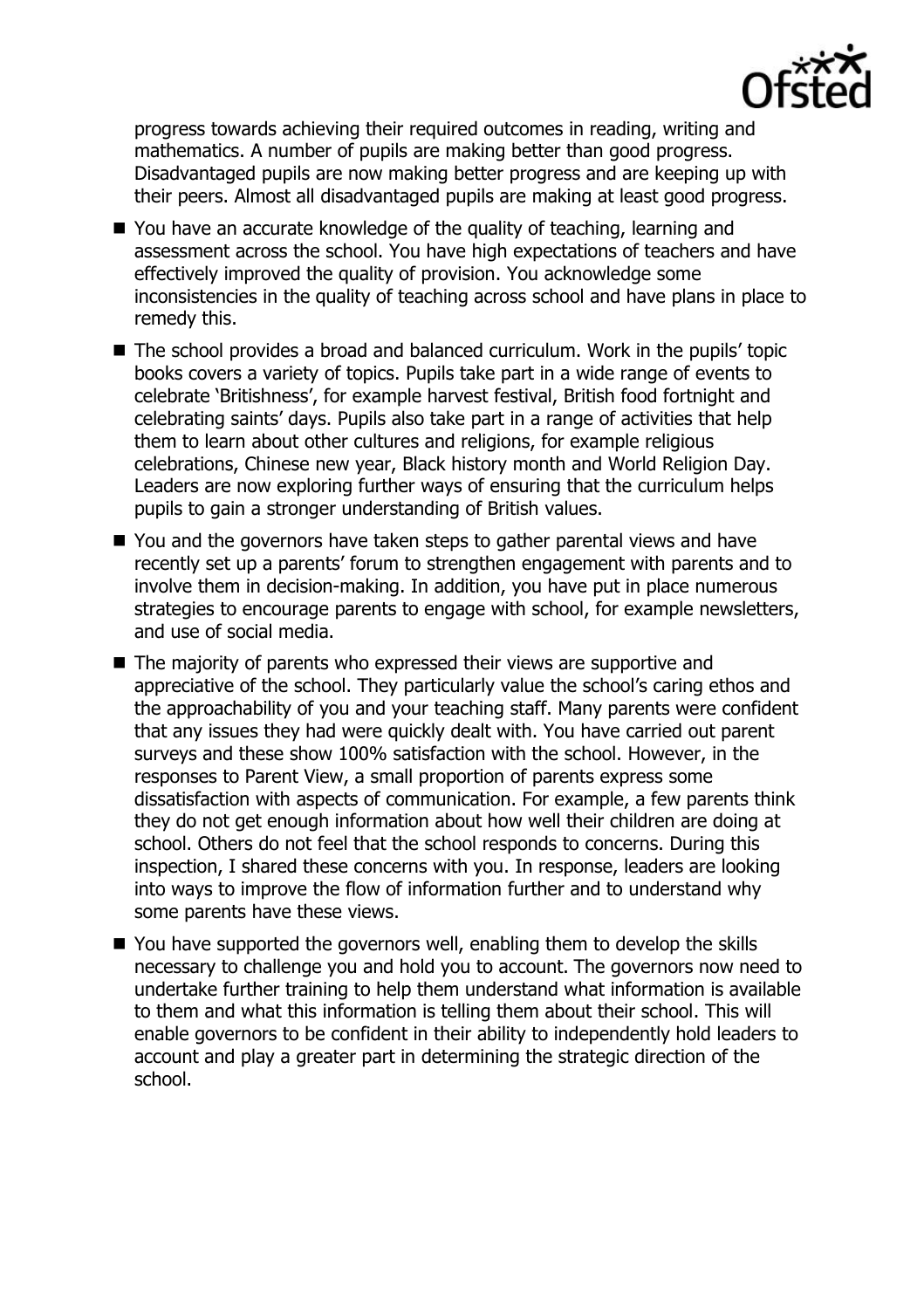

# **Next steps for the school**

Leaders and those responsible for governance should ensure that:

- $\blacksquare$  governors further strengthen their skills to enable them to play a more strategic role in school improvement and to confidently challenge school leaders
- $\blacksquare$  all practice is as strong as the best in the school so that all pupils do the best they can and reach the standards of which they are capable
- $\blacksquare$  they develop further ways to engage with all parents so that all parents say they feel informed about and involved in their child's education.

I am copying this letter to the chair of the governing body, the regional schools commissioner and the director of children's services for Herefordshire. This letter will be published on the Ofsted website.

Yours sincerely

Janet Satchwell **Ofsted Inspector**

#### **Information about the inspection**

During the inspection I carried out the following activities:

- met with senior leaders to review the school's self-evaluation and improvement plans and to agree the lines of enquiry for the inspection
- conducted a learning walk throughout the school with you looking at work in pupils' books, speaking to pupils and observing learning
- spoke to pupils in Years 4, 5 and 6 and listened to Year 2 and 3 pupils read
- carried out a scrutiny of pupils' books across the school
- **n** met with leaders to discuss assessment and attendance information
- met with a representative of the governing body and spoke with the school's improvement adviser
- carried out safeguarding checks including checks on the school's single central record and the steps followed when recruiting new members of staff
- $\blacksquare$  met with the designated safeguarding lead to discuss work with external agencies and how the school supports vulnerable children and their families
- $\blacksquare$  scrutinised a wide range of documentation including the school website, governors' minutes, behaviour and bullying logs, teaching records, the school's self-evaluation form, school improvement priorities, training records and child protection files